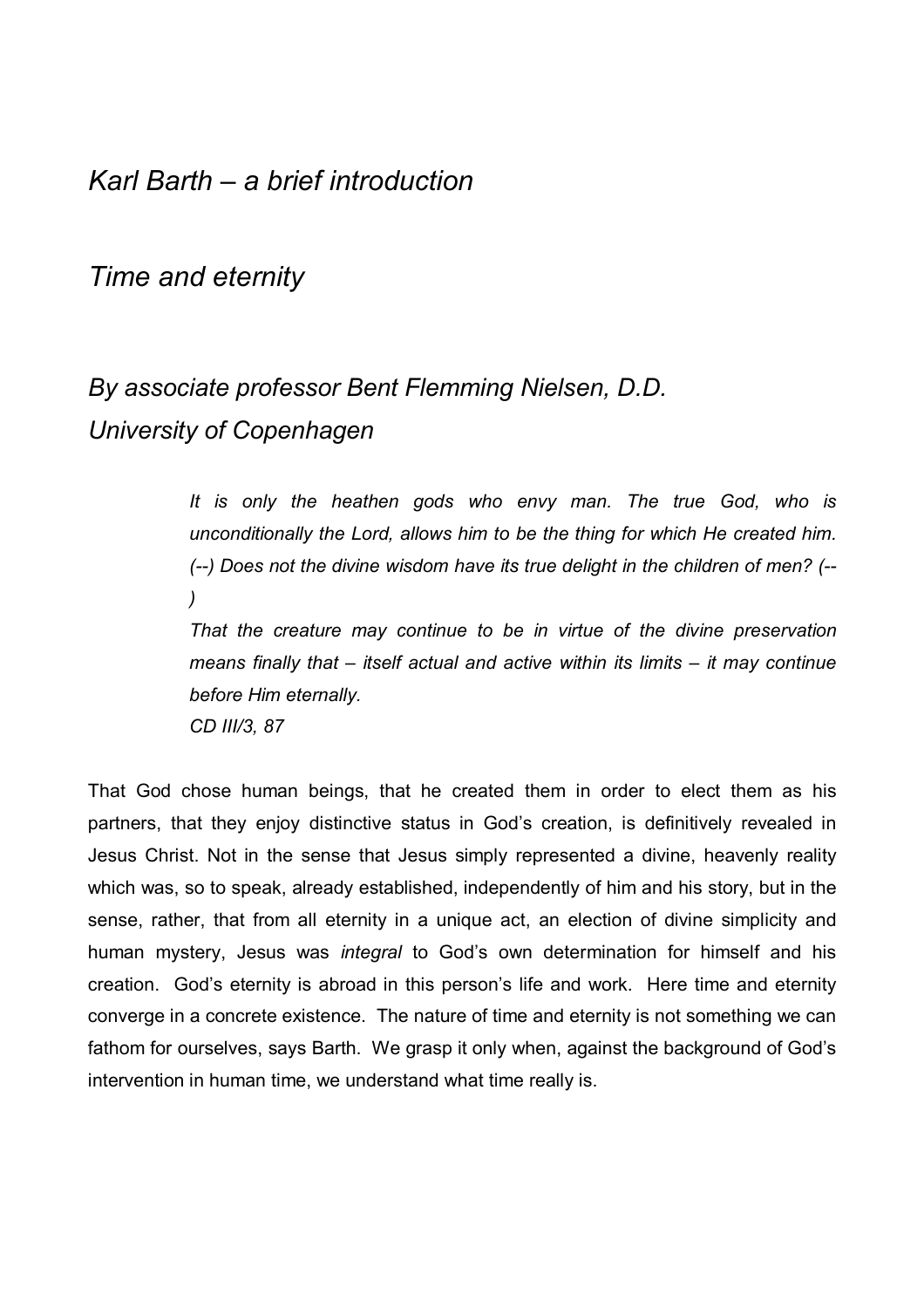#### *Barthís conception of time prior to 1932*

In the first edition of *The Epistle to the Romans* (1919) Barth was still under the sway of the notion of an organic, historical unfolding of the Kingdom of God in accordance with the tendencies informing the cultural Protestantism he sought, in other respects, to invalidate. This conception of time and eternity might be termed *chronistic*. The chronistic understanding of time sees it as an independent, objective reality - for humans and (possibly) also for God. Time is an a priori given, conditioning all things. Eternity, accordingly, becomes time in its infinite extension – time quantified.

However, the emphasis on the paradox of revelation in the second edition of *The Epistle to the Romans* (1922) leads to a quite different, existential understanding of eternity. The end of time, the coming of God's Kingdom, *ta eschata* is, according to this second edition, not a future goal at the end of linear time or a total process within time but the eternal, existential challenge to human persons in time. It is God's intervention in the world at any given moment "senkrecht von Oben" ('vertically from above'). At this point, then, Barth polemicizes explicitly against a horizontal, chronistic understanding of time and so paves the way for the conception that Heidegger, Bultmann, Gogarten etc. were later to develop to considerable effect in the philosophy and theology of the twentieth century. This conception of time will here be referred to as the *existential* conception. In its more radical versions this view conceives of time as a aspect of human self-consciousness: the human subject's mode of existence is marked by embeddedness in the present and this temporality of the present time is fundamental to the distinctive mode of human existence in the world. Time is thus not an objective linear entity with a given past, present and future. The past is definitively over and the future has yet to be. Only the present has being in any real sense. From a theological perspective this means that God's word and revelation cannot be past or future and thus independent of human beings, but must impinge upon the present - existentially and qualitatively.

It must also be noted that Barth sought to distance himself from any *mythic* conception of time properly understood. By 'mythic' is meant a conception of time which views narratives about the relations and history of interactions between God and man as myths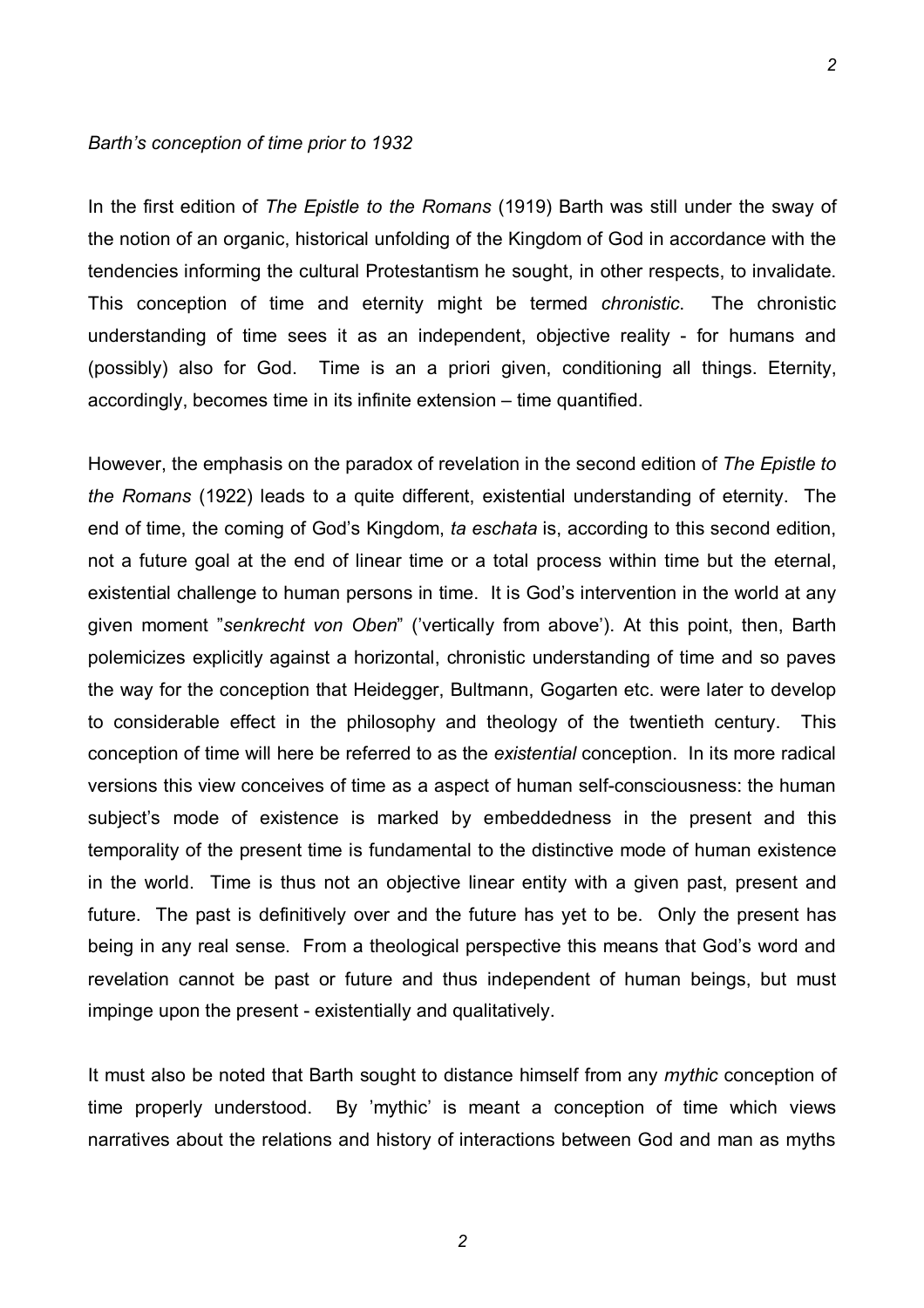in the sense of concrete representations that seek to mediate eternal, temporally independent truths. Barth denies that the Bible contains myths in this sense in that he insists that the biblical narratives always refer to particulars and so can never be reduced to general, abstract and temporally independent structures. Their fundamental referential nature  $-$  designating, as they do, actual events  $-$  separates them from myth and its timeless universality. Barth prefers to call e.g. the creation narratives (which are often called 'myths' in the literature) 'sagas' "in the sense of an intuitive and poetic [*divinatorischdichterisch entworfene*] picture of a pre-historical reality of history which is enacted once and for all within the confines of time and space."(CD III/1, 81)

# *The Conception of Time in Church Dogmatics (1932ff.)*

The problem of time is frequently touched upon in *Church Dogmatics*. The most important loci are I/2 prolegomena § 14) concerning the time of revelation, II/I (the doctrine of God, ß31) concerning Godís time and III/2 (the anthropology, ß47) concerning human beings who in their finitude are yet enveloped in God's eternity. At these points in the *Dogmatics* the understanding of time is marked, in part, by a self-critical revision of the earlier, radically existential understanding of time which was to be found in the second edition of the *The Epistle to the Romans* and, in part, by an attempt to develop a conception of time directly rooted in the Christ event. The principal nerve in the understanding of time which thus emerges may accordingly be said to represent an alternative to both the chronistic and the existential versions and is conjoined to the perhaps rather surprising thesis that *God himself has time*. Some interpreters detect a tendency in Barth in the later volumes of the *Church Dogmatics* to return to a conception reminiscent of the process thought of the first edition of the *The Epistle to the Romans*.

# *The tripartition of time, Easter and election*

Barth's comprehensive argument for his conception of time reposes on a small number of premises that may be sketched out as follows:

a) Time  $-$  all time as humanly experienced  $-$  falls into three divisions. The past is the time that has now been. It is the time which *has being as bygone*, and is the now the object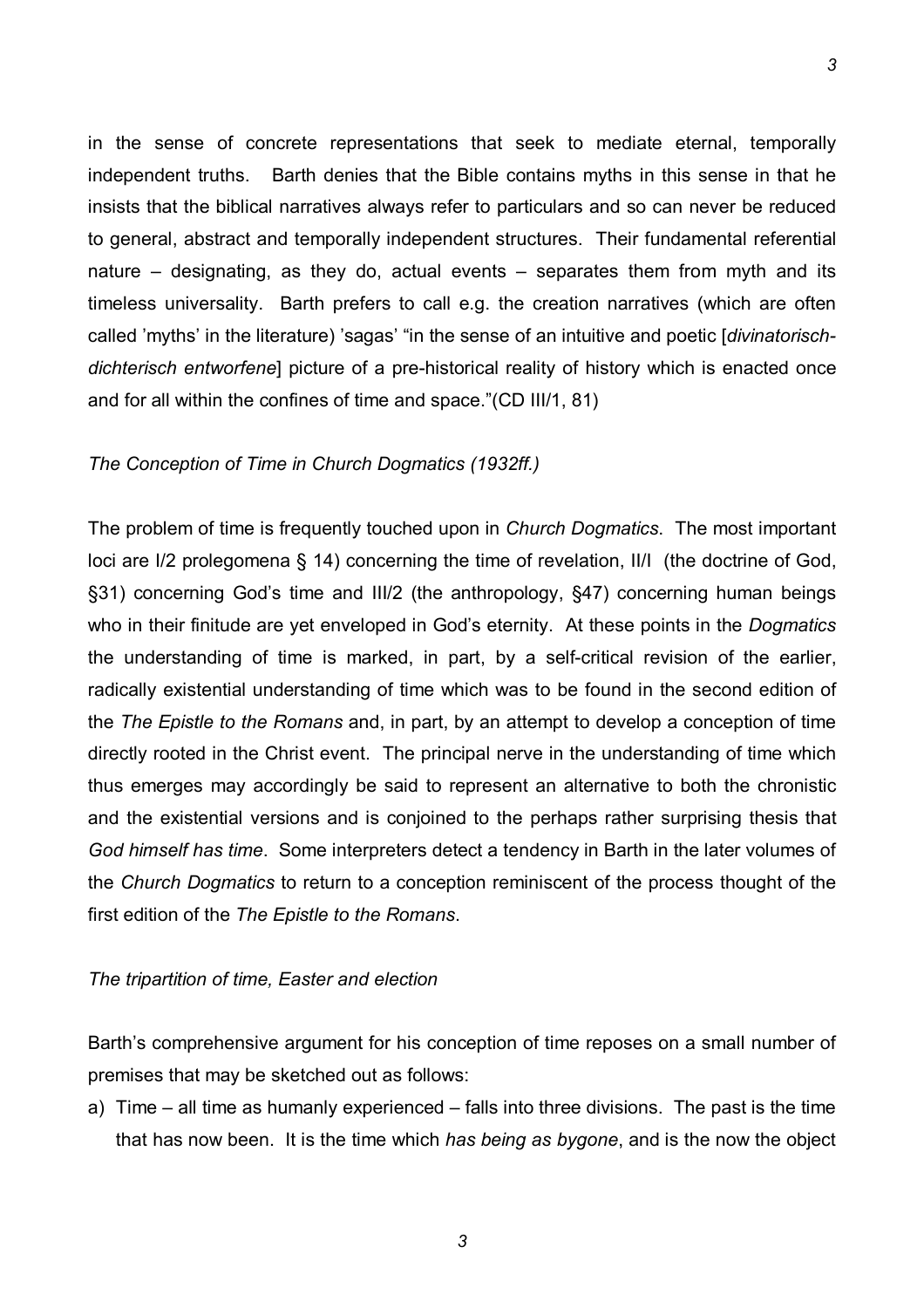of *recollection* and *forgetting*. The here and now, by contrast, *is* being in another mode: it is pure *present, immediacy* and *existence*. Finally, the future *is* neither as bygone nor as immediate but as *oncoming* and the object of *expectation*.

- b) The time of *Resurrection* and *Easter*, to which the New Testament through the several narratives of the appearances of the risen Christ to the disciples testifies, designates a temporally unique epoch. The forty days of which *Acts* recounts as spanning the Resurrection and the Ascension constitute the true time of revelation. That which during Jesus' life on earth remained hidden and paradoxical is, during those forty days, manifest, directly accessible.
- c) The course of Jesusí human life from birth to death bears a *dual representational aspect*. In part, God is represented in him and his life history, or, better: God himself is truly present to the world over the course of his temporal life. In part, man, humankind as such, is represented before God in this one individual. This duality gives expression to divine self-determination as indissolubly linked to the election of humankind, which formed the topic of the preceding chapter.

### *Human time – God's time*

From the point of view of a theological understanding of time, Easter and the forty days mark a decisive occurrence. The Jesus whose life, like that of other people, was a life in time  $-$  i.e. a life delimited by birth and death  $-$  was present to his disciples, beyond death and the tomb. And he was present to them *as himself*, which is to say he was present in his own person with the *identity* which was his solely in virtue of *his truly lived and finite life history*. The Easter revelation does not, then, merely concern the continuation of a life that had been interrupted by violence and death but turns on its subject, rather - Jesus himself, who, after his story had ended, made himself present once more and in this fresh situation made himself the subject of renewed recollection. Jesus' life figures, then, as one and the same story stretching across two quite distinct sequences:

- a) It figured and figures as historically closed and belonging to the *past*.
- b) It figured  $-$  and figures in the Easter experiences of the church  $-$  as eternally valid *present*. Further his life remains (its historical closure notwithstanding) the subject of renewed expectation in relation to the *future*: He it is who is to come.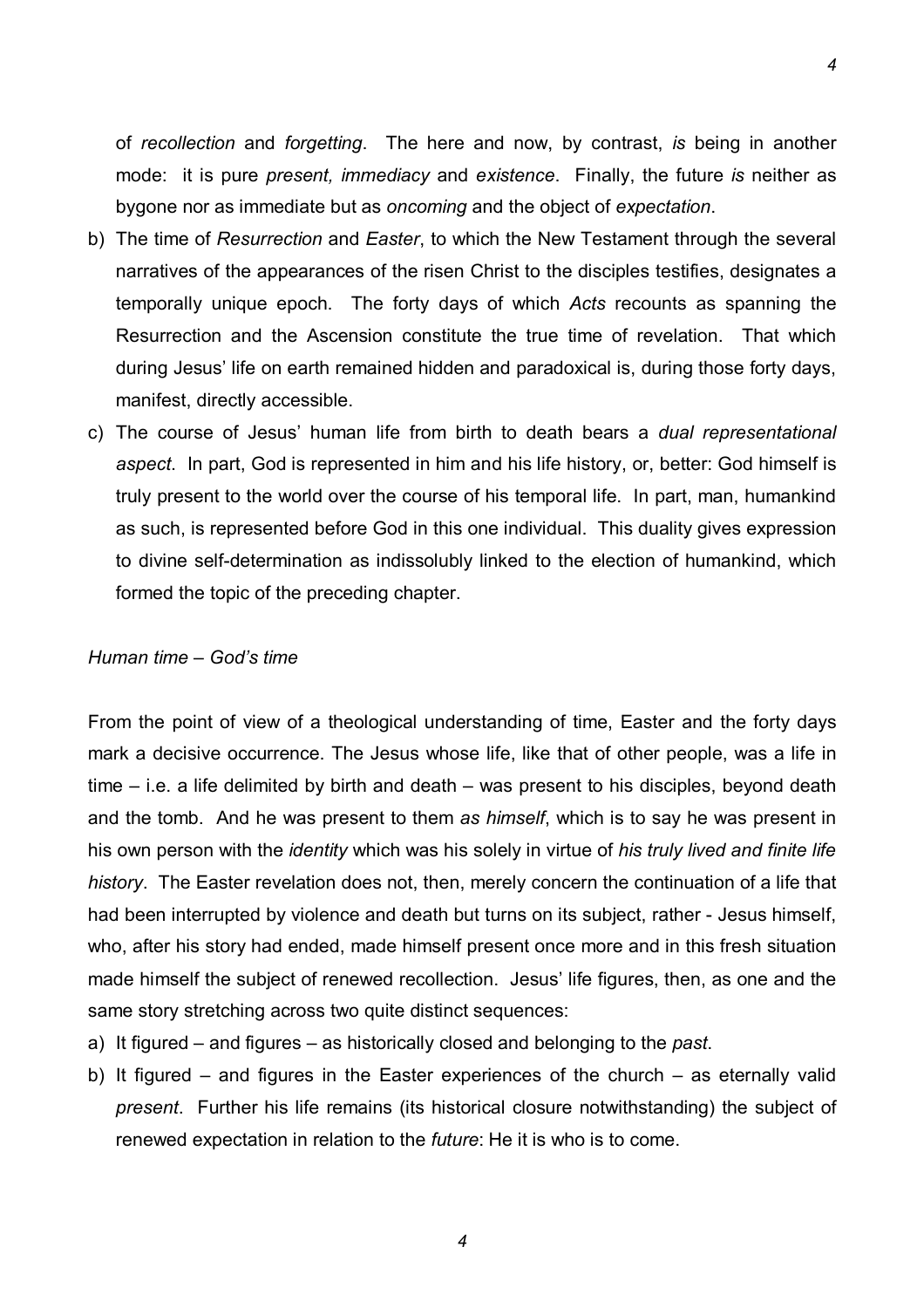Jesus' life and Jesus' time constitute, in other words, a unique time which even though *past* is authentic and valid *present*. This means that the time of the risen Christ is unlike any other human time. Nor is that all: this (historical) past time is yet (in the Easter experiences and faith of the community of believers) the object of *expectation*. It is still regarded as a time that is to come. It represents the church's advent hope which attaches to none other than he who was and still is. In his second coming he will come  $-$  as the one he was!

How might we formulate the radical consequences that this has for common conceptions of time (the chronistic, the existential and the mythic)?

In Barth they are summed up in the simple proclamation which figures as a subheading in the important section § 47: *Jesus, der Herr der Zeit* – Jesus, the Lord of time. The resurrection signifies the revelation of a temporal dominion belonging only to God himself but which through grace envelops and liberates our human temporality. In a broader perspective we can say that the conception of history, human self-understanding and the import of human corporality is, for Barth, determined in and through this conception of time. Accordingly we also find here (especially in § 47) a series of critical remarks directed at docetist and historicist tendencies in the theology of the time.

Having arrived at this understanding, Barth is led to distinguish between two temporal dimensions  $-$  human time and divine time  $-$  and to give an account of the specific relation obtaining between them. Human time is that which is bound up with the chronological divisions of past, present and future. It is an aspect of God's creation of the world that it is so. Human beings have historico-corporeal reality only in the modality of time: he who gives of his time gives of himself. What can be said of the human person, of his life, his death, is perforce subject to the constraints of the irrevocability of this temporal sequence. The human person is one with his or her life history.

In their Easter experiences to which the account of the forty days in particular testifies, the first community of believers encounter something other than human time. They encounter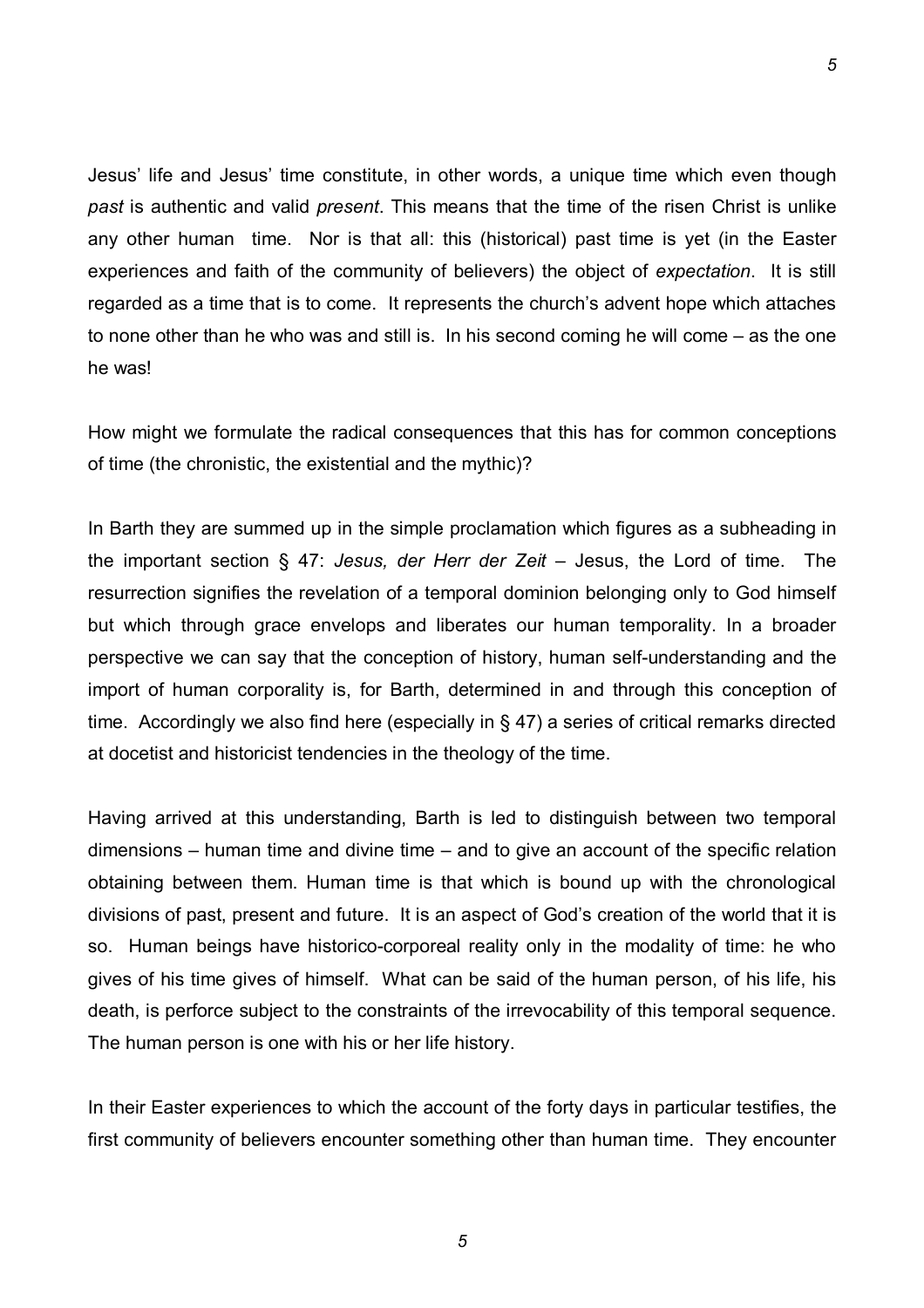Godís time. For Jesus, who at that point *had been* (and whose identity was inextricably bound up with this past chronology), made himself, *as such*, sovereignly present again, which meant that purely human chronology was subjected to what was, in a sense, suspension. In his resurrection Jesus showed himself apparently capable – *whilst still retaining the identity given him in his historically unique personhood – of disrupting the* inexorability of human chronology. The tripartite time, which for the human person situated in the world confers identity and yet also means transience, disappearance and death, Jesus, in his resurrection, was able to *command concurrently*. The past figured in the present - as present. It figured too in the present as anticipated future. But its îhistoricalî limitations given through its beginning, its receiving of content and its ending were recovered as in a new, surprising and eternal contemporaneity in the time of Resurrection, which may accordingly be called God's time. The historically bounded story of Jesus is at once both unbounded and simultaneously present in the risen Lord, who is indeed called *Kyrios*. Here, in other words, past, present and future are crystallized in a way not known to ordinary human life.

*6*

As noted above, in human life temporality leads to identity-conferring historicity, but also to the transitoriness of existence. Nothing human beings are able to do can alter this. And every attempt to evade the temporality of existence and with that its transitoriness by postulating an atemporal core, say, in the form of an infinite soul, leads with inexorable logic to a dilution of historically given identity. In the time of Resurrection  $-$  in God's own time – things are different. Precisely there, in divine eternity's drawing near in the risen Christ, lies eternal time, says Barth. God takes to himself time, human time, created time, through Jesus and his time. It is indeed real time with the triadic division into 'no-more', íhere-and-nowí and ínot-yetí. But in the risen Christ this division does not signify the transitoriness that belongs to human life inasmuch as in his Lordship over time he is present in terms of what he was (the past), of what was previously hoped for (the prophetic ipast perfect') and as he who will come again (the future). God, then, has time. But God's temporalities distinguish themselves from human time since they are simultaneously present in one eternal and primordial now, an eternal present, encompassing that which is, that which was, and that which is to come. "I am the Alpha and the Omega, saith the Lord God, which is and which was and which is to come, the Almighty.î (*Revelation* 1,8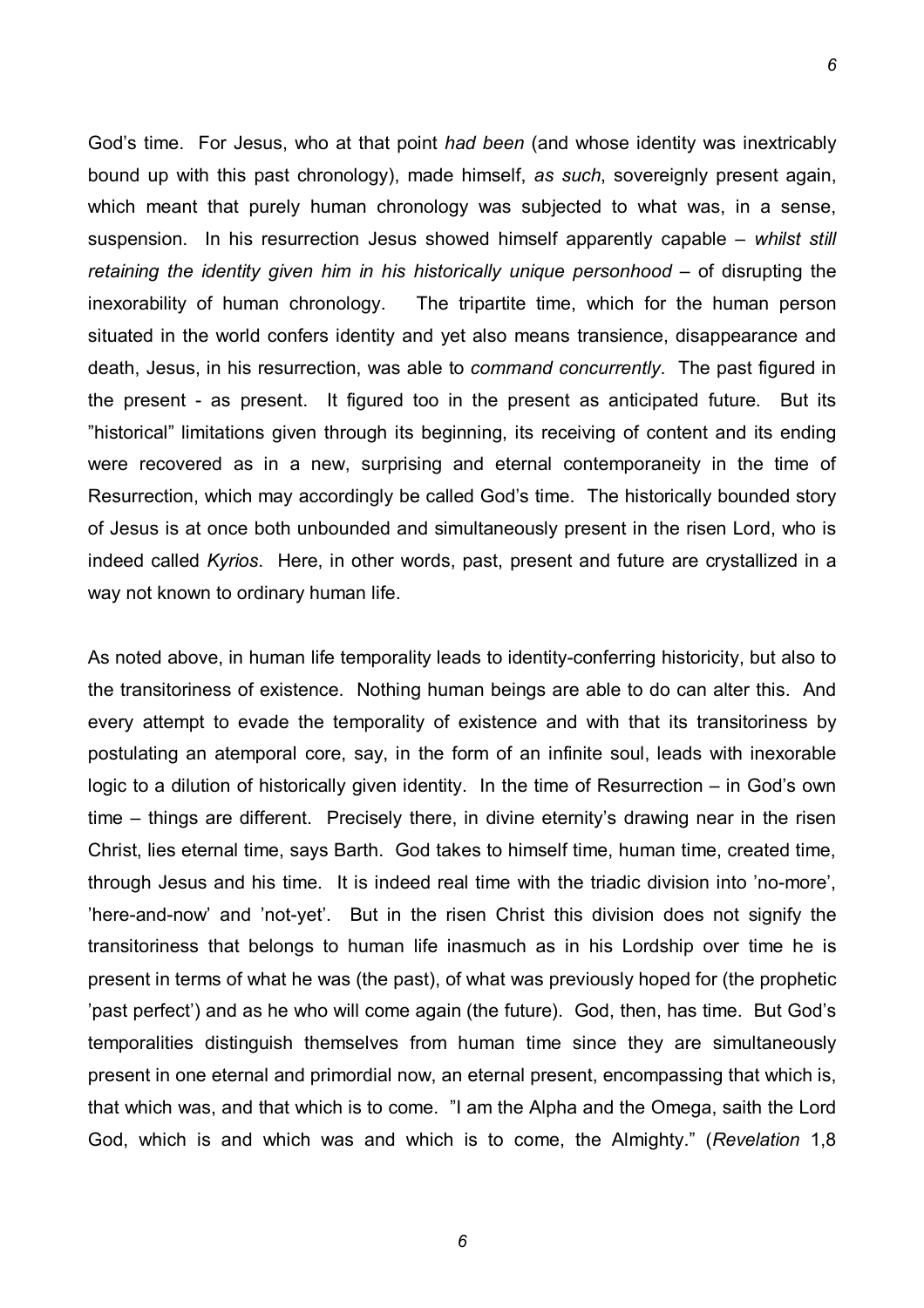(Revised Version)) This verse is important for Barth's argumentation for the conception of the real unity of times in God's eternal time without its entailing the effacement of temporal modalities.

The accounts of the Virgin Birth and of physical Resurrection are considered as the New Testament's witness to that interfacing with the time of the created world given in and through the temporal duality of the person of Jesus. They give expression to the encounter of God's uncreated time with man's created time.

Talk about 'God's time' involves the application of human categories to God, which Barth accepts as the expression of a legitimate 'privileged anthropomorphism' ( $1/2$ , 56) – a term borrowed from J.G.Hamann.

### *Critical reflections*

It cannot be denied that in tracing this career of thought we have been brought to the bounds of what can meaningfully be thought and said about time. Indeed we may already have overstepped it. So let us briefly rehearse the criticism that has been levelled at Barth's conceptions of time and history. The problem may be formulated as follows: Does the sharply accentuated *simultaneity* (the contemporaneity of past, present and future in the risen Christ and thereby in God himself) mean that human temporality and, by the same token, history get taken "up" into God's eternity (God's "eternal time")? That the idea of God's time nullifies the import of authentically human time? And is the future foreordained by eternal divine decree so that the openness of human time is ruled out? The oft-repeated and seemingly unrelenting critique of Barth's (putative) ahistoricalness makes immediate sense against the background of these questions.

A proper discussion of these matters can naturally not be attempted here, but two points may be offered for consideration: *First*, the dual aspect of this conception of time represents an attempt to reflect the original testimony of the Resurrection as encountered in the New Testament and not (as critics have often alleged) an arbitrary, Platonizing temporal-eternal dualism. *Second*, Barth maintains an indissoluble and nonsystematizable duality which could be said to qualify as the assertion of a reasoned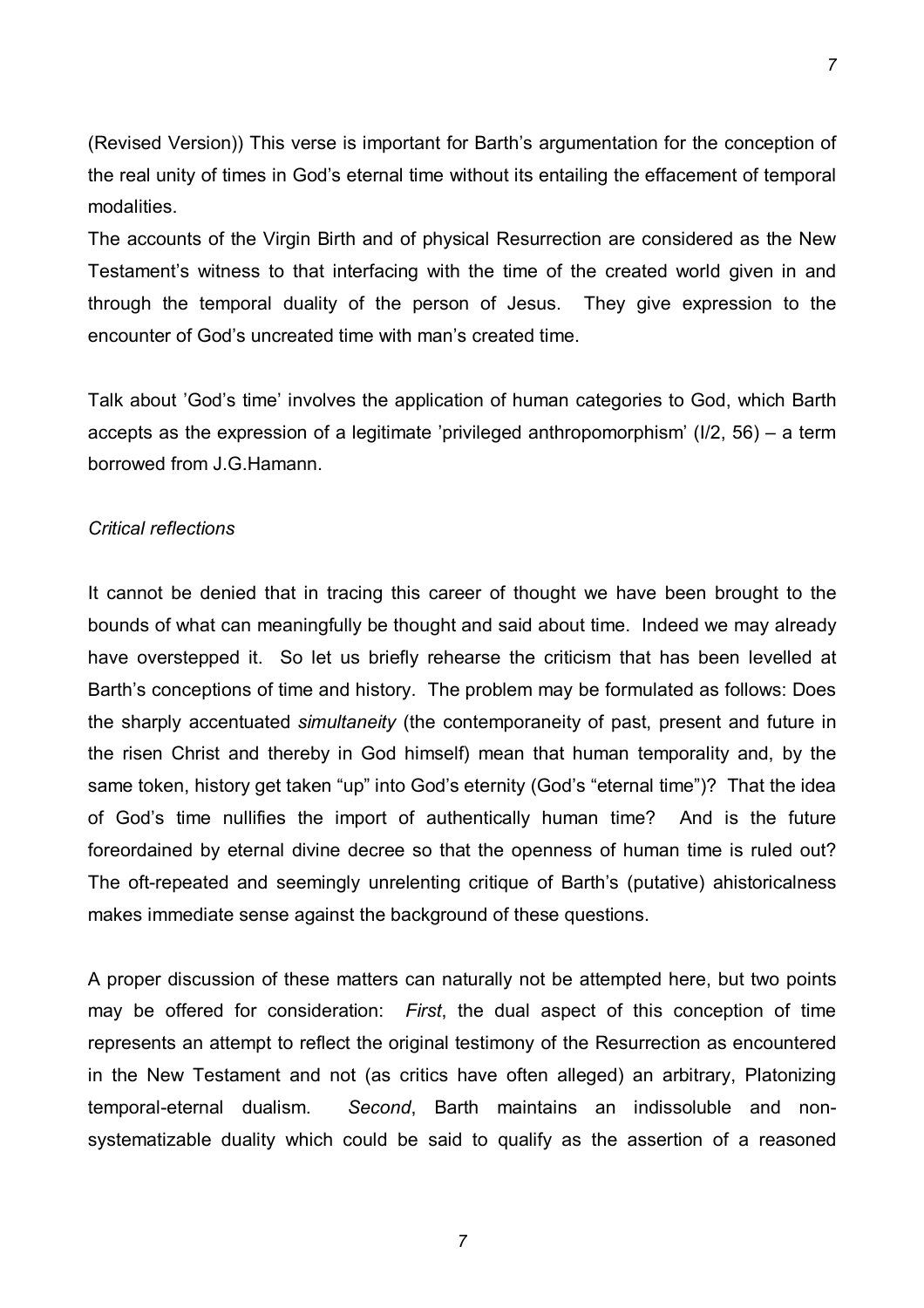theological complementarity: 1) Time is real as a divine, eternal reality. 2) Time is real as a chronological dimension in the world of creation and covenant. But these two are one in God's supreme dominion over time! The claim is, then, in other words, that the mere fact that something assumes a *chronological form in one context* does not preclude its figuring in the context of divine reality as *contemporaneously and simultaneously present* in all its constituent parts. In the reality of the triune God, which we know only as "in a mirror", the two coincide in a divinely consummated unity, in an *eternal now*. The Lord God is Lord too over the god of time, Kronos (KD I/2, 49). This is presupposed by theology in and through its reference to the early Christian proclamation that Jesus is Lord. But according to Barth it is never granted theology or human thought to capture this final unity of God's time and the world's time in any perspicuous theological or metaphysical synthesis. That would require that we conducted theology in heaven and not on earth. The unity, the continuity between God and the world is something we can at best only speak about, or testify to, incompletely and analogously in time, as expressed in such movements of thought or in the practices of the community of believers.

*8*

The unity of divine time and human time in the risen Christ is the bearer of both the belief of the community of believers in the coming of the present, risen Christ and also the futureorientated advent hope  $-$  directed at the coming of none other than he who once was. Past, present and future thus offer themselves as *modalities in the Sonís one unique revelation*.

As to the question concerning the possibility of determinism, the reader is referred to the reflections in chapter 3 on how God's gracious election of human beings is experienced as subjective freedom.

# *The mystery of time*

# What is human temporality?

Barth offers a double-barrelled answer which may be seen as serving both as a comment on the thought of other theologians, philosophers and poets moved by the problematic of time (Bultmann, Cullmann, Kümmel, Heidegger, Hölderlin) and at the same time as an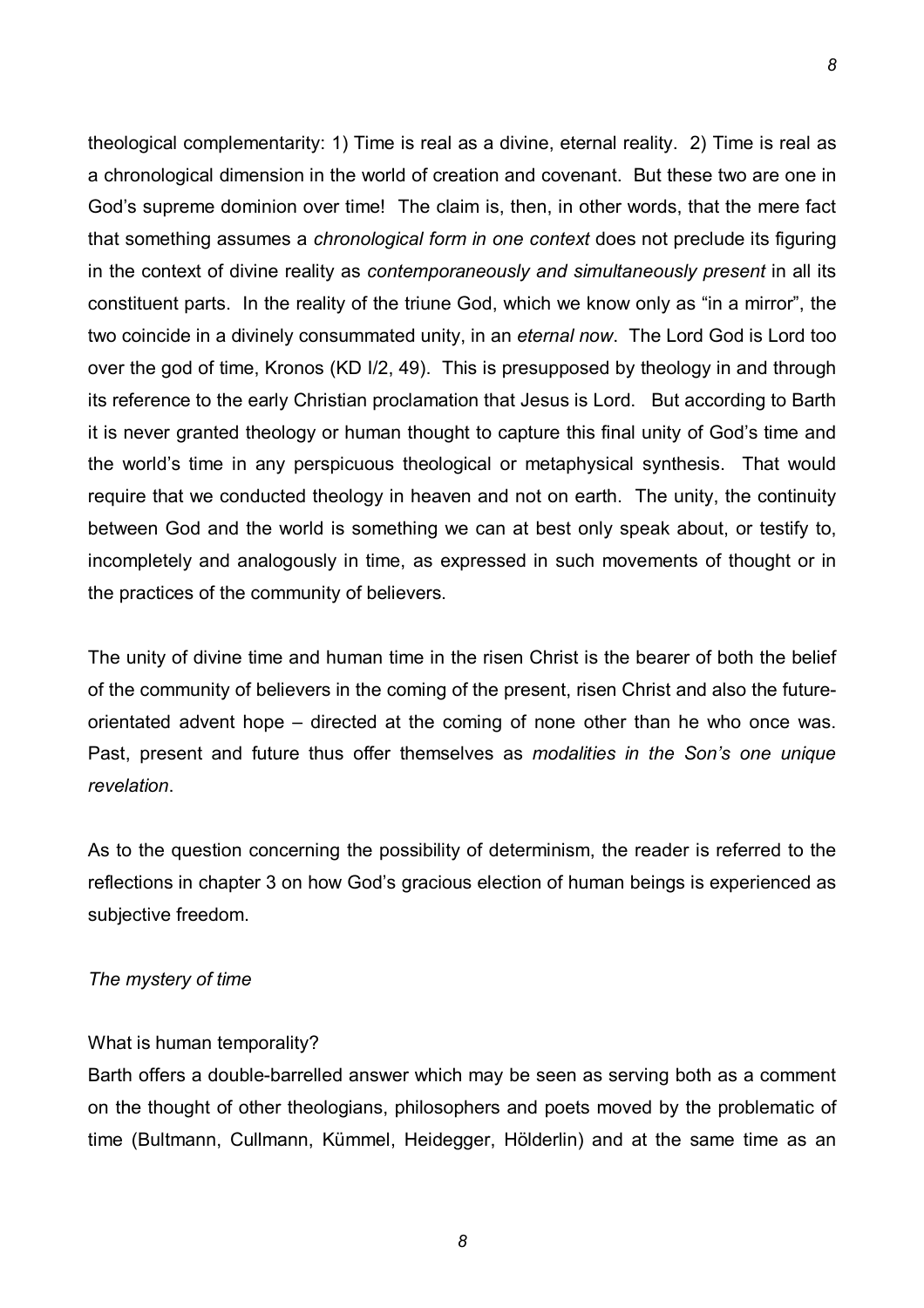original and fully elaborated conception of time. The anthropological volume of the *Dogmatics* contains a phenomenological analysis of human existence in time (III/2,616ff.). Barth does not use the term "phenomenology" but speaks of "*Erscheinung*", appearance, which may be assumed to mean the same thing. Phenomenology is not an approach Barth avails himself of under normal circumstances and closer scrutiny reveals that nor does he here. It figures, rather, as one strand in a more complex structure which aims i.a. at showing that a purely phenomenological analysis ends in a theological aporia, i.e. an irresoluble knot. The implication, in other words, is that a theologically acceptable approach to the problem of time needs to be informed by a component quite distinct from the phenomenon of time itself.

*9*

As already noted, human time trifurcates into past, present and future. But, in contradistinction to Jesus' time in the Resurrection the human past is  $-$  from the phenomenological point of view – truly bygone, concluded time. We relate to the *past* in recollection or forgetfulness  $-$  including the particular form of forgetting known as repression. Whenever an age or even an individual begins primarily to live off what has been it is a symptom of decline. It is a symptom of the understandable but often slightly desperate attempt to disguise the gulf between the past and the present.

The *future* as a realm of human existence is the object of expectation and hope. But for that very reason it is also uncertain. We do not know whether, in the future, we shall still *exist*. Nor do we know whether, if we do, the future will contain what we had hoped for or what we had feared.

The safest time for confidence about our own existence seems to be the here and now, the *present*. But what is the present? It is transition – an extensionless point between what no longer is and what is not yet. It is *"the flight and chase from darkness to darknessî.* It is the act of existence itself, the act in which actually existent human life is wrested from the past without its yet being in possession of the future. Strictly speaking the present has no extension, it is a moment "betweentimes"  $-$  time on the turn, without its own time.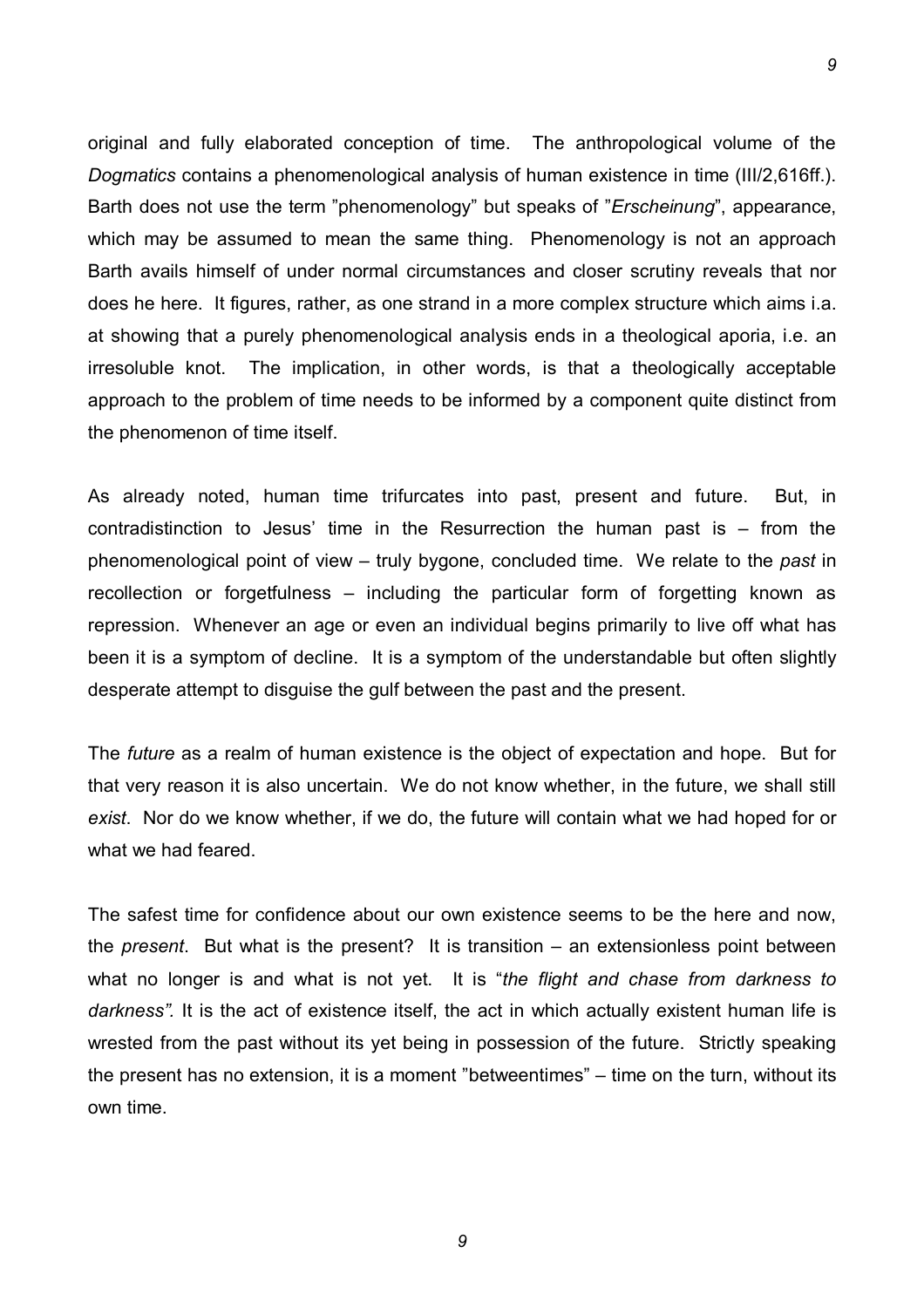The conclusion of a phenomenological analysis of time is an acknowledgement of the ineradicable mystery of human reality: humans only exist in time, and *will* it – but are themselves without their "own" time. They are held, powerless, between the interfaces of the depredation of the present by the past and the future's potential and (at some point) definitive annihilation of what is momentarily existent.

There is something monstrous about human situatedness in time, according to Barth. The contours of an alienation, a distortion, the destruction of any authentic human existence in time emerge in such an analysis of it. Thus it is that the second part of Barth's analysis aims to show that Godís time manifests itself as a divine *objection to*, and *contradiction of,* this (in itself 'monstrous') phenomenologically given human time. This occurs through Jesus and his life in which God as their Creator and Lord is manifest as the defender of his human creatures threatened by time. The analysis of time in the phenomenological mode gives expression, then, not to authentic time as created, as that which

from the hand of the Creator was designed for human beings,

but to time, rather, as it appears to fallen man. It is the time of nothingness which points to the fact that man stands accused and faces judgement. By contrast, Jesus' time is not unnatural, artificial but is the only real time. It is the time that unmasks our sinful, distorted approach to temporality inasmuch as it discloses and (and bestows) real time.

> But the existence of the man Jesus means that God became man, the Creator a creature, eternity time. It means therefore, that God takes and has time for us; that He Himself is temporal among us as we are. Yet He does this in a manner appropriate to Himself. He is temporal in unity and correspondence [*Entsprechung*] with His eternity. But what can this mean but that He is temporal in a way which also corresponds [*entspricht*] to man as His creature, in the original and natural form of the being of man in time before it was perverted and corrupted? That Jesus is the Lord of time, He who was and is and is to come [*der da ist, war und kommt*], is of course unique to Himself. In this respect He is incomparable. It is the divine determination of his human being alone. But this unique determination includes a being in time which is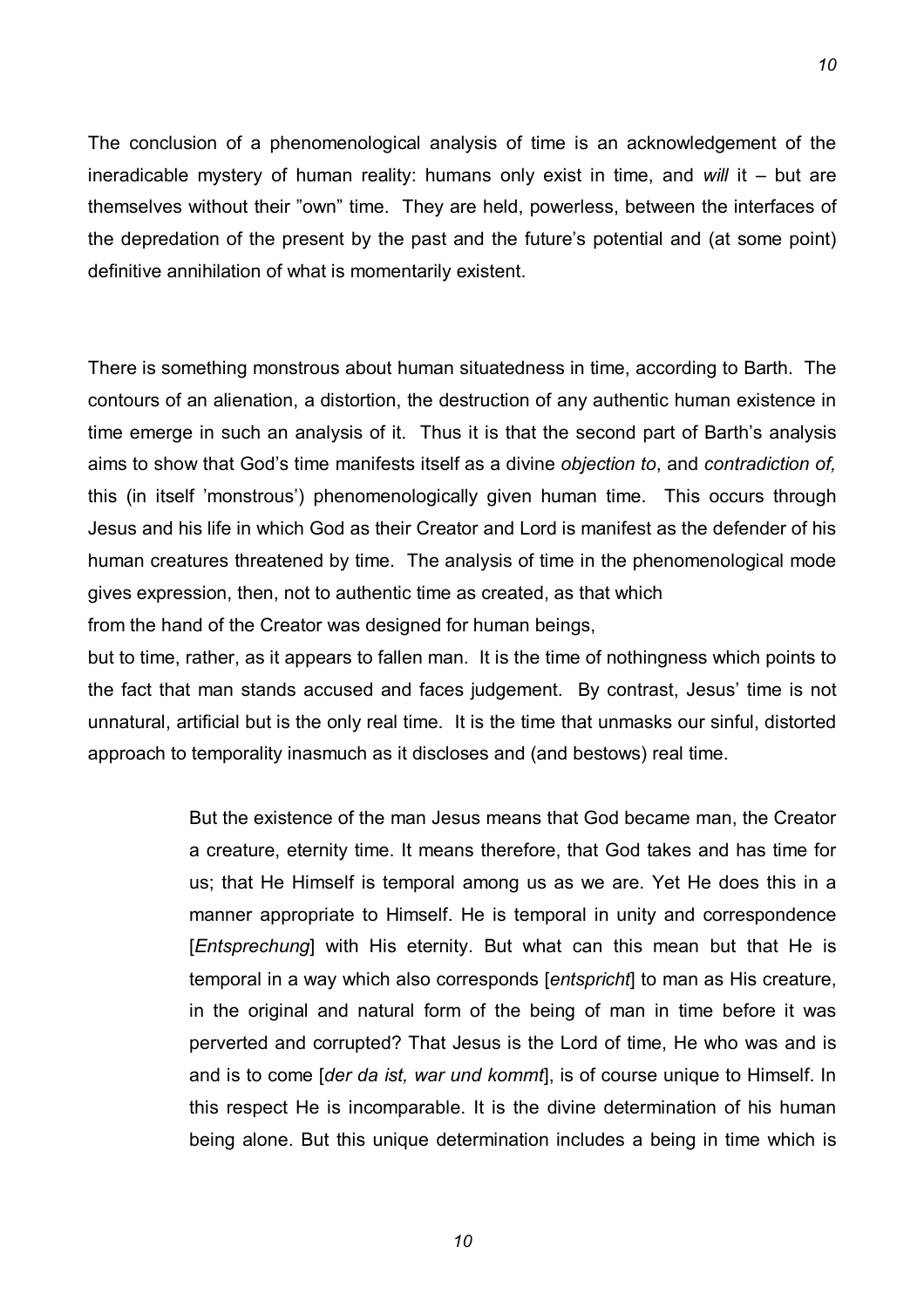true and genuine in contrast to the plunge into falsehood. For Jesus, to live in the present does not mean the flight and chase from darkness to darkness, but being which is independently filled and therefore selfresting and lasting. CD III/2, 519

*11*

This line of thought is pursued in what follows and leads to the claim that the *past,* which is *co-existent present,* and the *future,* which is *coexistent present* in the life of Jesus, *in its triadic entirety* discloses true human time – time lived in relation to eternity in God. Only here is there an opening up for a new, truly human access to time  $-$  time as gift. Through him, and him alone - he who represents man before God - is there once again opened up for authentic being in time for *all*. Revelation bestows on man time in qualitative terms.

The above quotation, from 1948, shows too how the early Barth's understanding of time and eternity is modified in the later works in the direction of a far more complex conception of time, embracing both the differential, and the unity, obtaining between God's (Jesus') time and human time.

That God himself assumed temporality certainly vouches for its reality – as *against* the analytical interpretation in which time is incomprehensibly and obscurely juxtaposed with annihilation and in which it receives its unmistakably transitory character. But God himself stepped into time and yet he is eternal. So eternity does not mean timelessness but fulfilled time – time liberated from transitoriness and annihilation. Eternal God's relation to man in time means, then, *that man in time is not delivered up to annihilation*. The human past, too, which now appears simply as that which has once been, is a time lived as a time given and willed by God himself. It is a time lived in relation to God by virtue of Godís decision to elect human beings in time as his partners. But the past *qua* given by, and lived for, God cannot simply evaporate. The past as such  $-$  phenomenology's stark perspective notwithstanding ñ has not disappeared; it has only disappeared *qua our human* present. The past, by contrast, *is truly existent* as authentic reality hidden in God. This is guaranteed by Eternal God himself, making it manifest through his self-disclosure in Jesus as the Lord of time. And since the past still *is*, it means that that substance, depth and duration also accrue to the human present. The future too is concurrently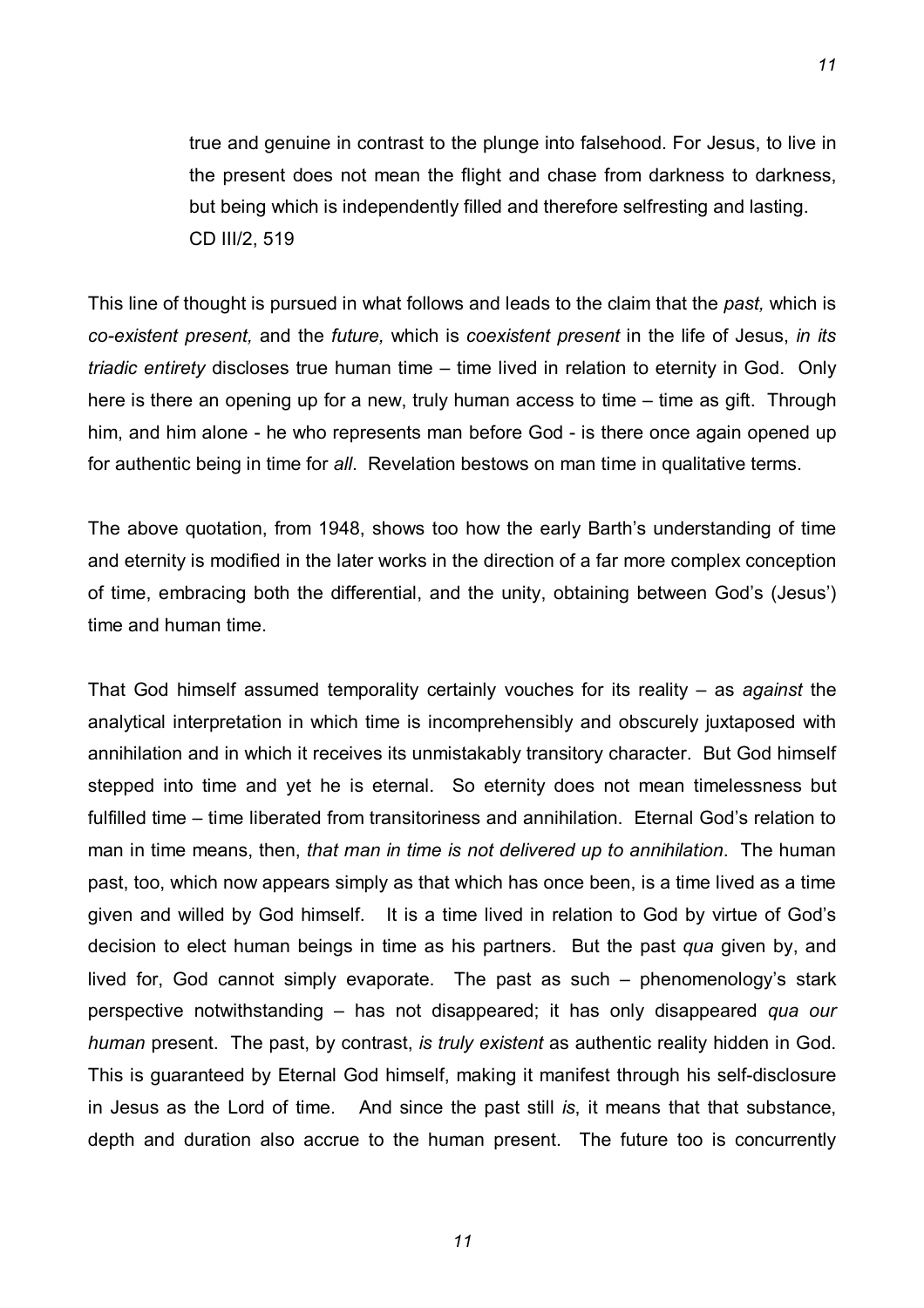present. In virtue of God's eternity human life in time gains in continuity, substance and import. Precisely the temporal experience of the rich and transparent instant in whose momentary clarity everything seems to come together in unfathomable, mysterious unity and depth  $-$  an experience which can only with difficulty, if at all, be accommodated by a one-dimensional, chronistic conception of time - calls for the kind of reconfiguration in terms of a theology of revelation which Barth here seeks to provide.

*12*

It is moreover important at this point to observe that Barth does not simply maintain that some subjective postulate about God or about divine eternity equips one to meet the objection posed by the radical insight into the annihilation of human existence in time. One cannot by means of a postulate cancel out a reality. It should instead be said that, with reference to the temporal experience of the presence of Christ to which the community of believers throughout the ages attests, he seeks to unfold a universal alternating conception of time: one that will open up for other dimensions of time and, as Barth sees it, such as are much more fundamental than the apparently voracious movement from nothingness towards a new nothingness.

### *The eternal redemption of temporal man*

It has often been remarked that *Church Dogmatics* ended before it was finished. The final volume was the fragment  $\frac{1}{4} - at$  which point the work already ran to more than 9000 large pages – and a fifth volume devoted to the doctrine of the Holy Spirit and eternal life was thus never written. However, Barth's doctrine of the resurrection from the dead is intimately related to his conception of time which furnishes the backdrop to the doctrine's further development although, within the framework of the *Dogmatics,* the subject never in fact received a single paragraph to itself.

At least one classic interpretation of human redemption and the resurrection to eternal life falls out of the picture as far as Barth is concerned: it is the idea of the soul's immortality in the form of infinite (timeless) incorporeal existence. Although Barth certainly has a theory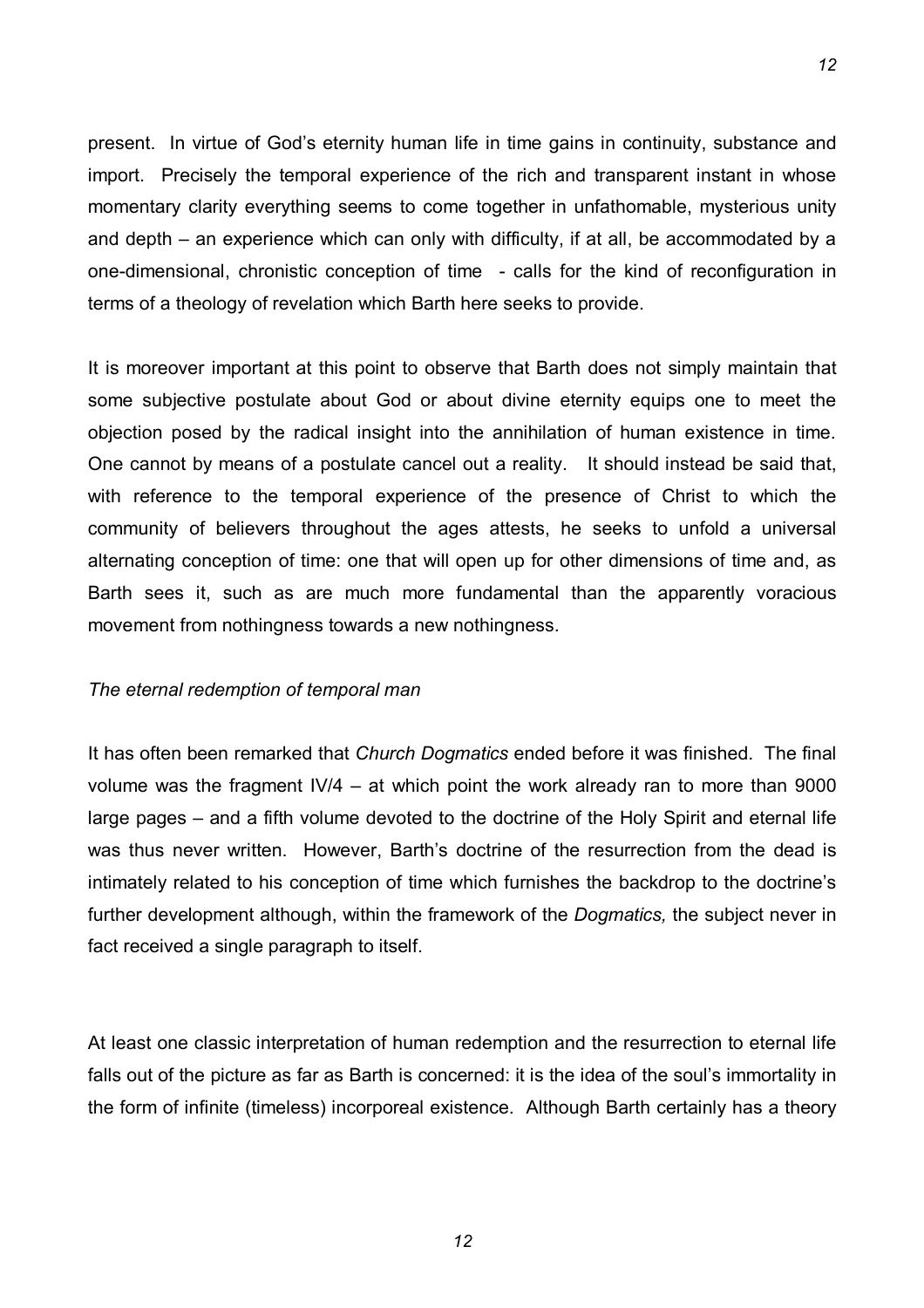of the human soul, it is, more than anything, an interpretation of human subjectivity and not a doctrine of an incorporeal, immortal, infinitely existent soul.

Barth's claim is, as we have seen, that human existence is an existence situated in time. And, owing to eternal God's revelation in time, human life in time has bestowed upon it continuity, substance and unity through faith in the Lord of time, Jesus Christ. He draws together past, present and future  $-$  without suspending chronology  $-$  and in such a way that time's surrender to nothingness is overcome 'in him'. God's inward Trinitarian movement involving the Son's love of the Father in the unity of the Holy Spirit finds an echo or reduplication in the unity of temporal modalities: eternity as the unification and consummation of past, present and future but without the suspension of chronology.

When human life no longer contains the subjective present, which is to say when human life has become sheer pastness and has reached its boundary in death, it remains authentic and present in divine eternity. It is existent in the guise of what has been. It has not been nullified despite having reached its end point in 'the flight of lost time from darkness to darkness'. It is wholly crucial, then, whether time be considered analytically *qua* phenomenon or whether it be viewed in the perspective of divine eternity. According to Barth, the analytical–phenomenological perspective proves inadequate in the face of the temporal experiences of duration and substance noted above. By contrast, the theological perspective, as set out above, is able to accommodate temporal experiences – and, by the same token, authentic human insights, aspirations and realism.

# *Two attitudes to death*

Let us turn briefly to what this means for our attitude to death. Human beings are created with a determinate beginning in time. But are they also created  $-$  as it were, prior to the Fall  $-$  with the limitation of a determinate temporal boundary? Or are humans created  $$ having once seen the light of day  $-$  to live forever? Is the ending of human life in time a condition inherent in its creation as such or is its ending in death a circumstance that first entered in as a consequence of the Fall?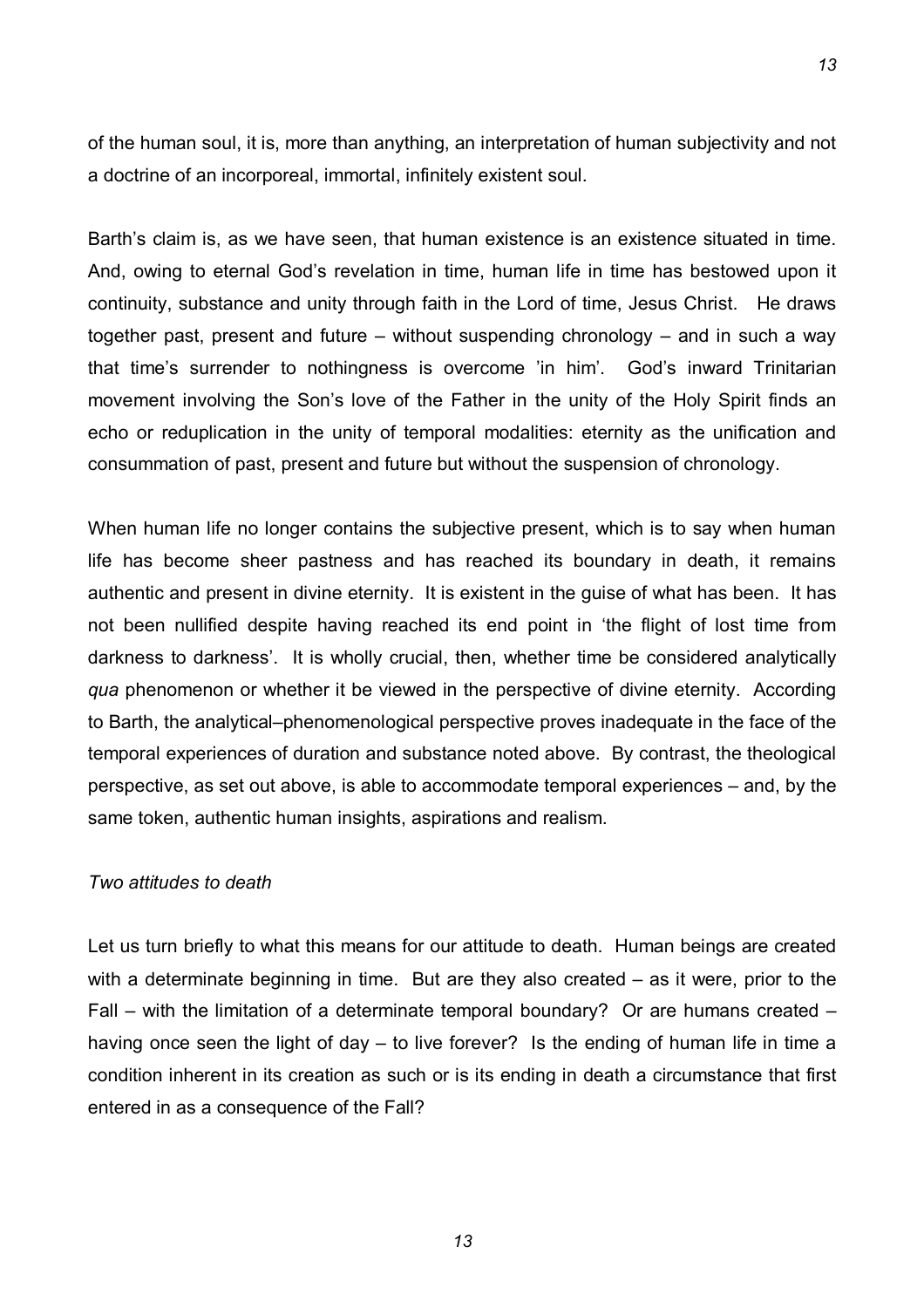In the history of theology both answers have been returned. Generally, it might be said, the notion of human persons' being created for an eternity prevailed almost unchallenged in theology and church until c. 200 years' ago. Indeed, the view may still be encountered today in the hymnal tradition. However, developments in philosophy, theology and other disciplines led to a change, ushered in not least by Friedrich Schleiermacher, one of the first proponents of the idea that humankind had been created for a bounded and finite existence (Moltmann, 105 f.) On this interpretation, human finitude should not be regarded as the result of human sin for human beings are simply not created to live forever in time. But what, then, it might be asked, does the saying: "the wages of sin is death" (Rom 6,23) mean? It means that it is sin that turns life's created finitude into a harsh and painful limitation. Barth espoused this view from his earliest work right through to his final writings, indeed even accentuating it through his emphasis on temporality, as we have noted. The resolution of this issue has important implications for the eschatological questions themselves, i.e. those turning on the end of time, the coming of the Kingdom, and the resurrection of the dead, as they have traditionally been called.

## *Death as a boundary*

For human beings, death represents the final boundary of their lives. It is not the only boundary. Birth too is a boundary, interfacing with non-being.

Then why is death feared? Why is death so shrouded in dread that denials, disguises, lies and self-deception typify our relation to it despite every attempt to bring it out into the open and elucidate it? Why such anxiety at the thought of death? If it were simply that death constitutes a boundary, a natural delimitation of life, one would expect birth in equal measure to be the focus of dread and suppression. Or that both boundaries might be contemplated 'naturally' without fear. But this is clearly not the case. It is not that birth does not also present a problematic in relation to human finitude: Barth considers it disquieting too to consider that before  $I$  was  $-I$  was non-existent! But the difficulties involved in confronting the fact that I shall at some point again be non-existent are plainly greater. There will come a moment in which I shall encounter my own annihilation, my life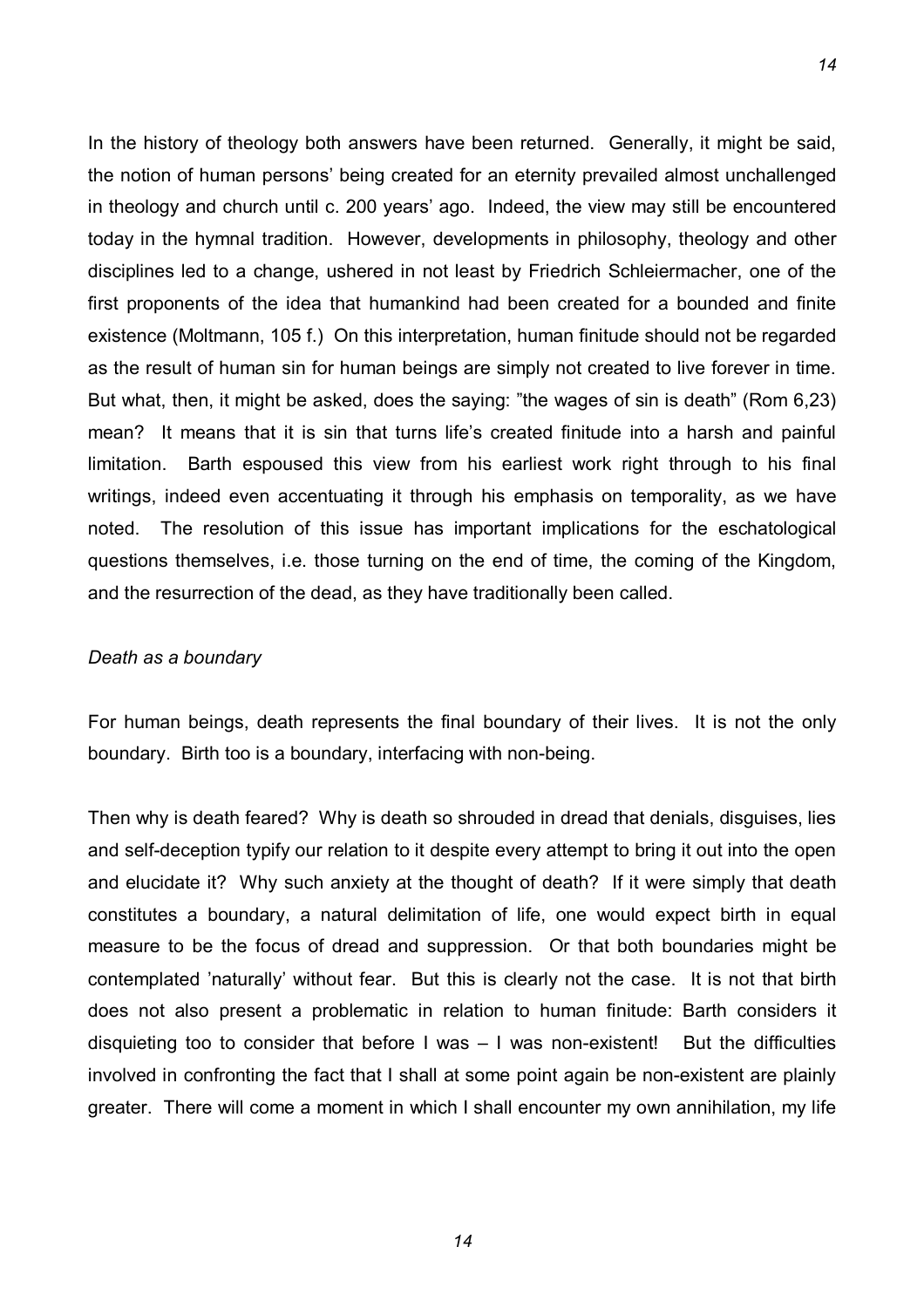in time will be over and done with  $-$  and even now I draw inescapably closer to that boundary.

*15*

Why is death *qua* boundary so much harder to deal with than birth? It is so precisely because between these two bounds my tenure of life in time  $-$  be it long or short  $-$  has played itself out. And human persons meet death burdened with the guilt they have incurred in the course of living their lives. They arrive at the portals of death compromised  $-$  and have compromised themselves!  $-$  in a manner and with a burden they can no longer sustain any illusion of escaping. The integration in death of personal guilt excludes all selfdeception. In death guilt bares its face. It brings the human agent close to that annihilation, that extinction which he or she, in sinning, has flirted with throughout life. It is, accordingly, not without reason that people have a troubled relation to this final boundary.

But there is far more to say about death. For what does it mean in relation to God?

Offhand one might expect Barth to reply  $-$  in line with standard theological thinking down the ages – that in death we meet God's judgement. But in Barth's reply there is a characteristic twist: in death the human person encounters *a sign of divine judgement*.

But why 'a sign of' and not 'the thing itself'? For the simple reason that the power of chaos, the power of nothingness that the human person confronts at life's ultimate boundary, is simply too overwhelming for any individual as such. The power of extinction and judgement to which the human person in death *draws near* is not merely some sort of íneutralí nothingness. It is not a matter of annihilation, a resolution into nothing. *No, it is that nothingness, rather, that God in his eternal and gracious election eliminated!* It is *that* possibility which God himself, in his divine mercy, rejected, and which his entire creative and redemptive work controverts. All the same, it is that to which, in sinning, human beings submit.

Not even in death does the guilt-laden agent directly meet judgement and annihilation even though it is here it comes closest. Its power is too terrible, too all-encompassing for the individual to be delivered up to a confrontation with it. This is already reckoned with,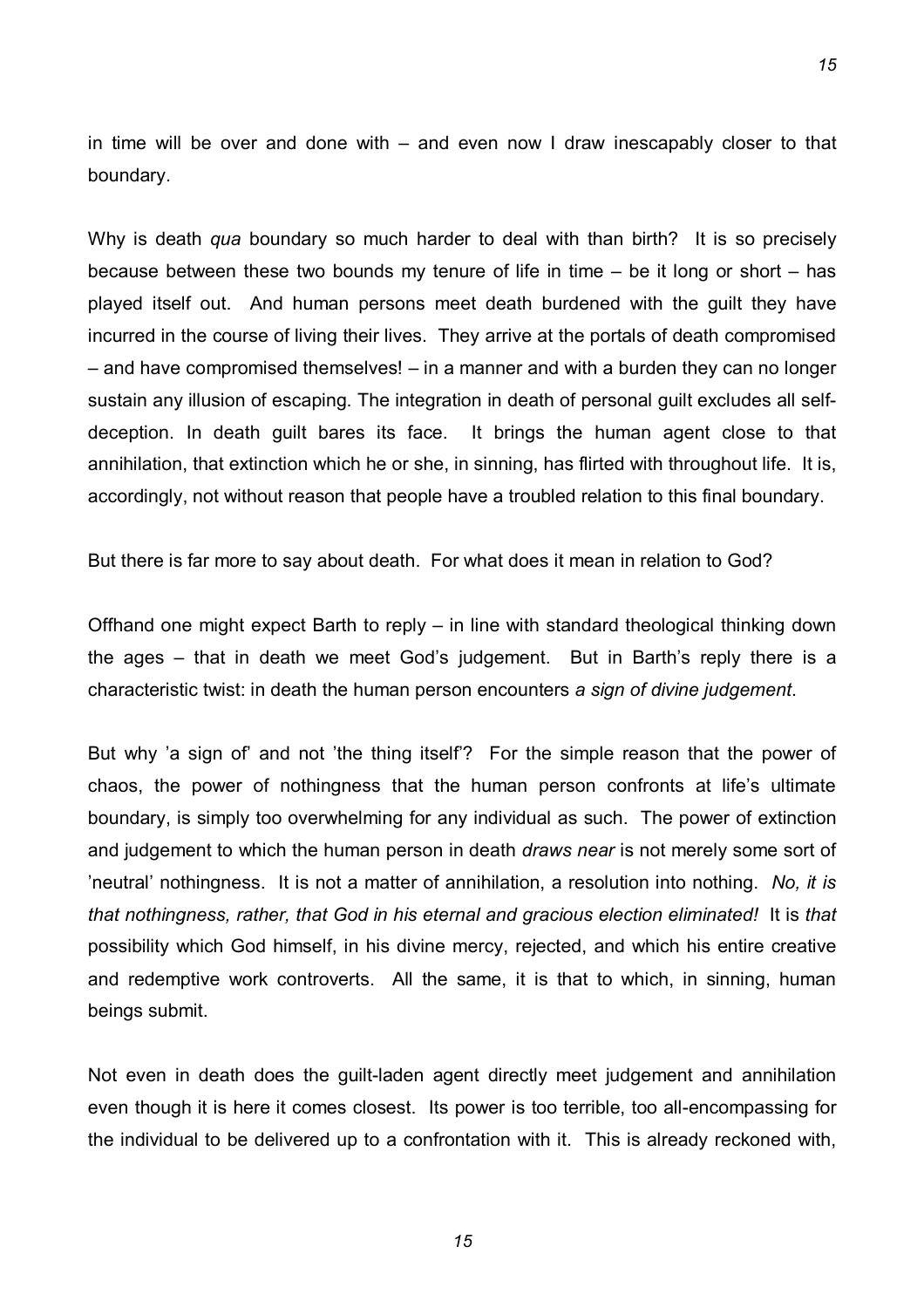on Barth's perspective, in God's primordial election, predestination, which is here conjoined to actual human experience of fear of death and love of life. Since God interposes himself between his human creature and the power of nothingness the death of the individual sinner is primarily to be regarded as *a sign* of this divinely sovereign interposition' in and through the death of Jesus. There is no longer any purely personal relation to extinction, death and devil.

*16*

#### *Monism or dualism?*

Clearly, a fresh problem arises at this point which consists of the elucidation of the relation between God himself and "nothingness", the possibility rejected. Has God, in Barth's thinking, an indirect responsibility and causal role in respect of what he rejects since it may, in a sense, be said to be maintained and sustained precisely in virtue of this divine choice? If so we must conclude that Barth's theology comes close to monism in what concerns being-nothingness, life-death, guilt-reconciliation  $-$  a line of thought according to which everything is traced back to a single cause in God.

Alternatively, we might hold Barth to the duality resident in the fact that while yet accentuating God's definitive and unequivocal triumph over the powers of destruction he at the same time concedes these powers a certain independence. Again, he repudiates any notion of parity in order to avoid what would amount to a genuine *dualism* (i.e. an equipoise between being and nothingness, life-death etc.) but takes the power of evil seriously as a reality in the world. The decisive point for Barth is that evil and nothingness, even in their immediate graphic horror, must always be viewed in the light of God's contestation against them. Granted, God's primordial choice is the first and last word, but this does not rule out a series of penultimate challenges from what has been excluded. But this relation between divine choice and the power of nothingness is both once and for all decided in Jesus Christ and, *at the same time*, unfolds as, and in, a story in the human world. The question of monism or dualism does not admit of resolution through the bare positing of static models set up as a polarity. What we have, rather, is an eschatological story whose culmination, as it were, has already been realized in Christ's Resurrection. It is via this insight that man's relation to death and evil must seek its proper place.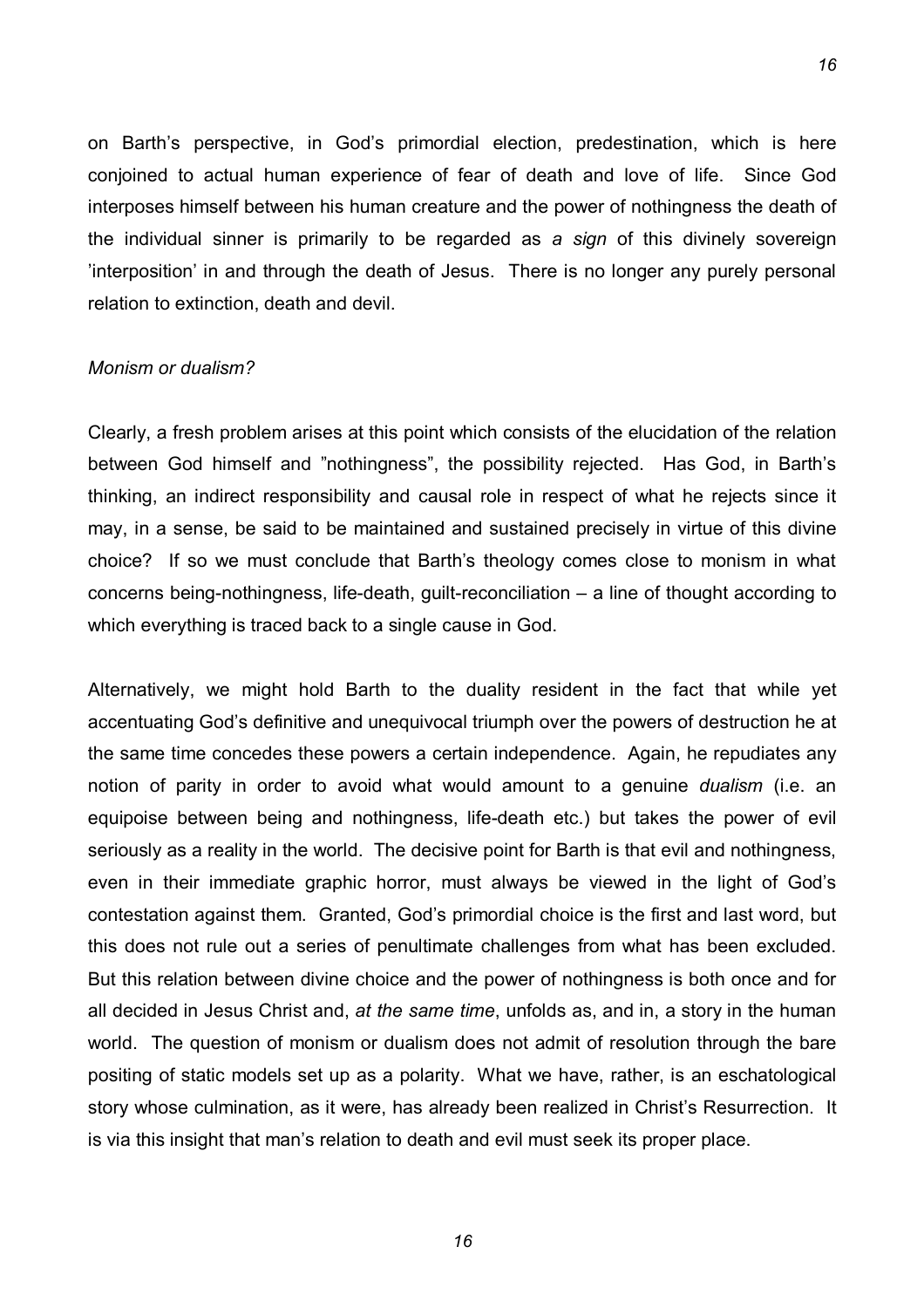In conclusion it might be said that in his interpretation of death Barth deposits the conditions for getting to grips with it in the most comprehensive and inaccessible repository, i.e. in what was from eternity ordained by God and fulfilled in Jesus' death and Resurrection. It might be said, then, (to use an expression from another context) that death, quilt and extinction in Barth's theological universe pass from being abrupt, nonneutralized negative phenomena to being integrated in a larger pattern. Inasmuch as they are considered *signs*, they lose their (inscrutable and threatening) local meaning and enjoy a conferred meaning deriving from a comprehensive context. Their erratic, chaotic and hideous role in working disintegration is nullified through their being drawn into a new context, there to occupy only the space allocated them. Through the proclamation of this order human persons are offered the chance to live their lives in the knowledge of guilt and death, and to live, not in fear, but in the gratitude which figures as the expression of the deepest and truest reality.

#### *The double aspect of death*

Death undeniably marks a boundary, and one which, against the background of guilt and sin, human beings inevitably fear. There is, then, nothing mitigatory or conciliatory about death; there is always something inherently shocking about it and it ought never to be trivialized. What theology can add is this: although death limits life, God limits death. By interposing himself between human beings and nothingness God sets a bound to the awfulness of death and he invests himself in the assertion of this limit. Since this limitation on death is deposited in Jesus Christ, human beings now, in time, have *death put behind them by virtue of their union with the Lord of time, Jesus Christ* (Gal. 2,20; Rom. 6,3). The boundary human beings are constantly approaching is one they have already crossed - in virtue of the fact that Jesus Christ commands it and they are joined to him in baptism through faith. This is the Christian's life in the world: to believe and to testify to this and to live it out in thankfulness. Put differently, it spells the opening up of a new and different approach to death as a boundary, in virtue of Jesus Christ  $-$  where death is something other than the sign of guilt and judgement. On this approach death has its original import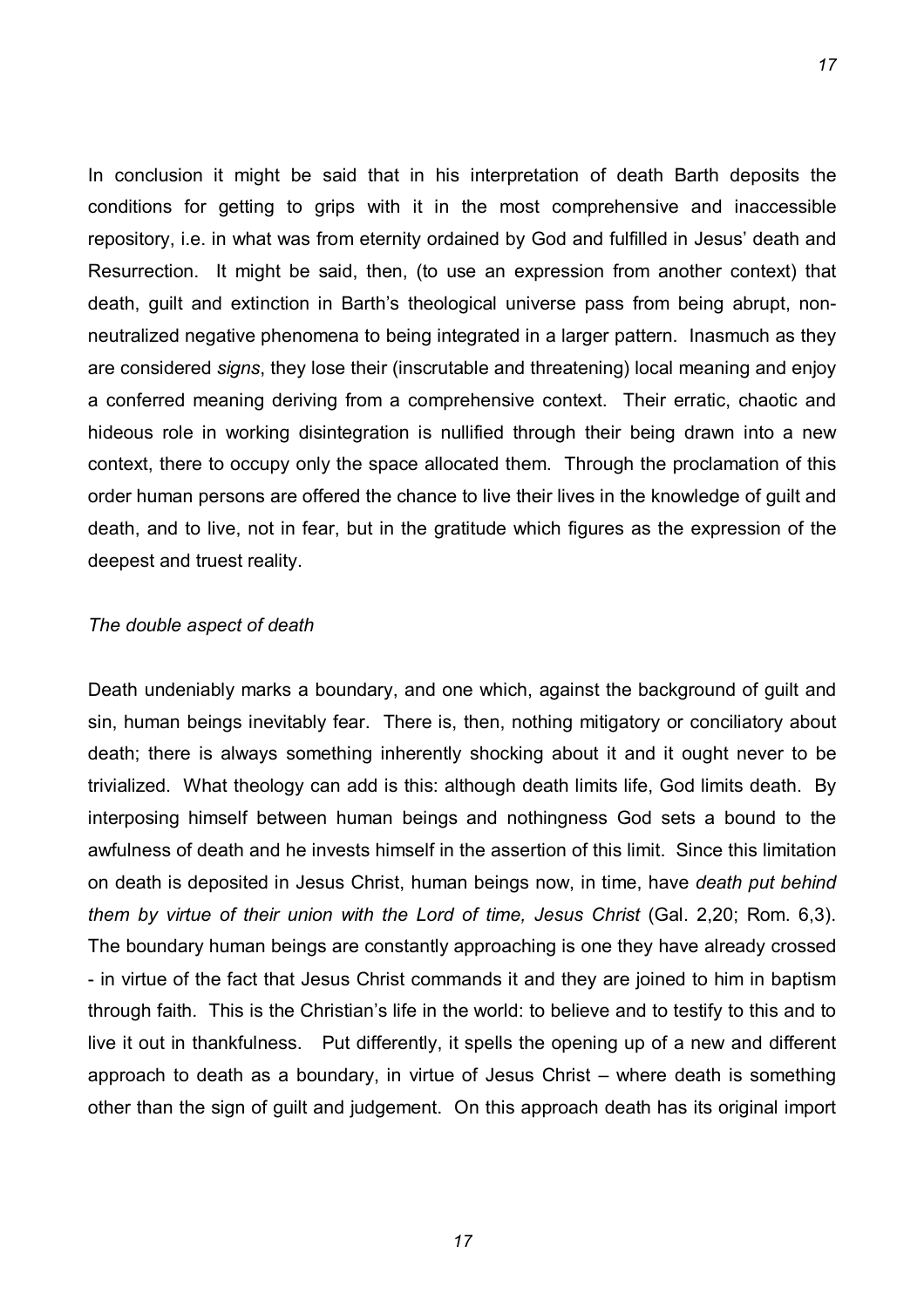restored to it, as the God-given and divinely ordained boundary to authentic human life in time.

Death is thus marked by a double aspect for human beings. It is manifestly marked by its proximity to guilt, judgement and chaos. Barth sees this dimension as prominent in the New Testament. But there coexists a 'finer strain' according to which death – *qua* liberated – may be regarded as the natural limit to human life.

But what, then, does this mean for the notion of eternal life and resurrection?

On Barth's view the life to come should not be conceived as an extension into infinity of human life in time. Transcendence [*das Jenseits*, KD III/2, 770] for human beings is ñ God and only God. Since God is he who sets limits to the limits marked by birth and death it means that in death the human person meets God. In death God is encountered as he who from eternity has accompanied man in time and for whom limited, finite human life now completed will be forever preserved and enveloped in mercy. God alone is transcendence for human beings. The words of St Paul in his First Epistle to the Corinthians 15.50ff. to the effect that the mortal shall put on immortality and the corruptible shall put on incorruption are construed by Barth as the revelation, the disclosure of this (KD III/2, 760). The New Testament hope has as its object exactly this: the 'eternalizing' [*Verewigung*] of – yes, precisely! – delimited life. And accordingly the transfiguration, purgation and liberation of lived life *as such*. The metamorphosis and transformation of lived life  $-$  the only life the individual has!  $-$  into a consummated life, one of freedom and fullness in eternal God is what 'resurrection from the dead' means. God's eternal affirmation of a given individual in time contains within itself this same individual's glorification in eternity, while still sustaining temporally given limitations and identity. At the same time this affirmation overcomes the vulnerability and the threat of guilt and nothingness concomitant on the sinful temporality of human life in this world.

This interpretation involves commitments to particular positions regarding a range of traditional complexes of problems in eschatology. One question that immediately suggests itself is whether Barth conceived of a temporal, future eschatological event or